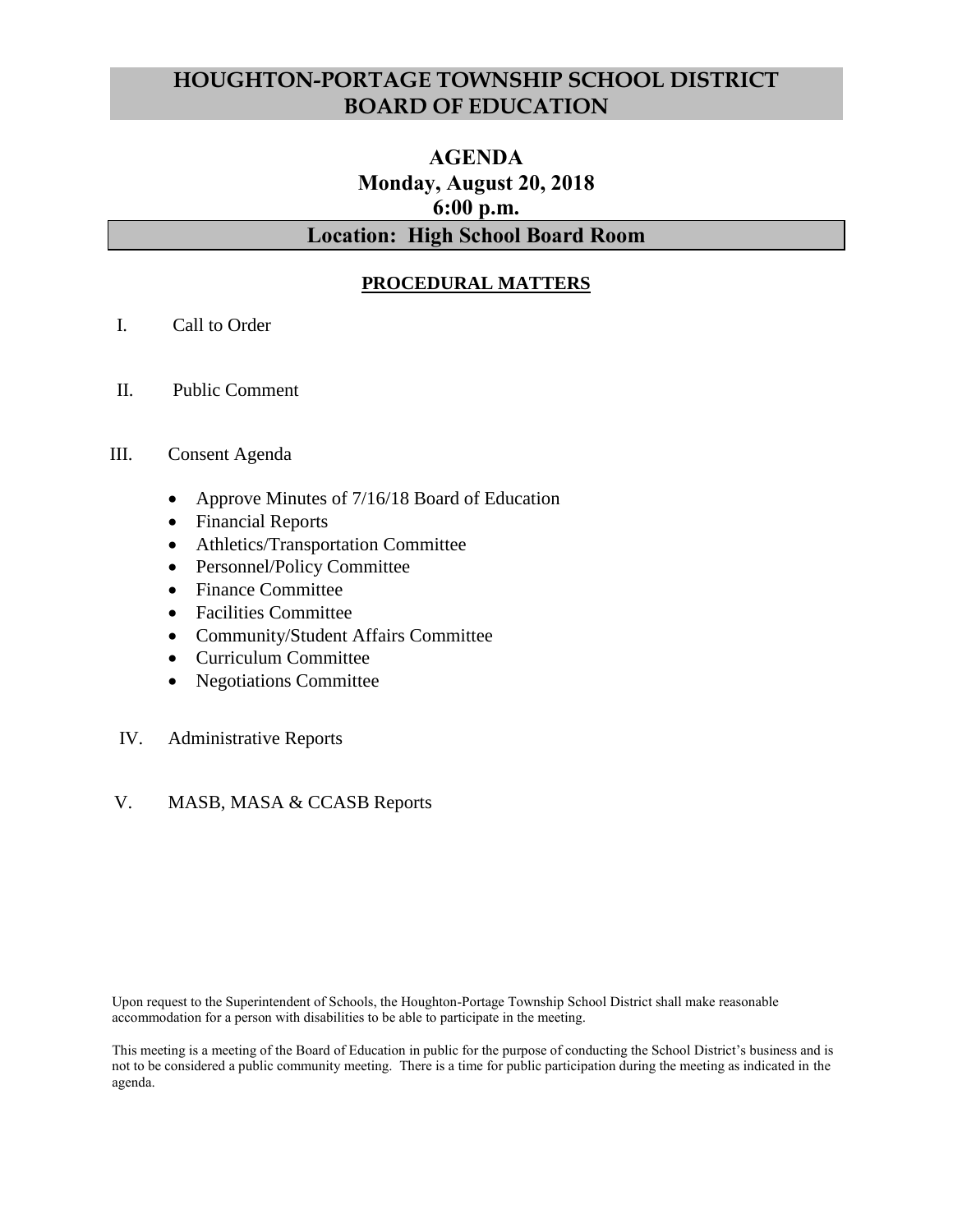- VI. Discussion Items
	- 1. Enrollment Update
	- 2. Certification of Delegates for MASB
	- 3. Summer Updates
- VII. Action Items
	- 1. Resolution to Continue Using Professional Education Services Group ("PESG") & WillSub
	- 2. Acceptance of 2018-19 Elementary, Middle School & High School Handbooks
	- 3. Approval of Fall Athletic Coaches
	- 4. Approval of Houghton High School Course Listing
	- 5. Resolution to Hire New Teaching Personnel
	- 6. Resolution to Approve a Portion of the 2018-2019 District Calendar
- VIII. Other Concerns or Public Comment
- IX. Adjournment

# **\*Walking Tour of Athletic Complex to Follow Board Meeting**

Upon request to the Superintendent of Schools, the Houghton-Portage Township School District shall make reasonable accommodation for a person with disabilities to be able to participate in the meeting.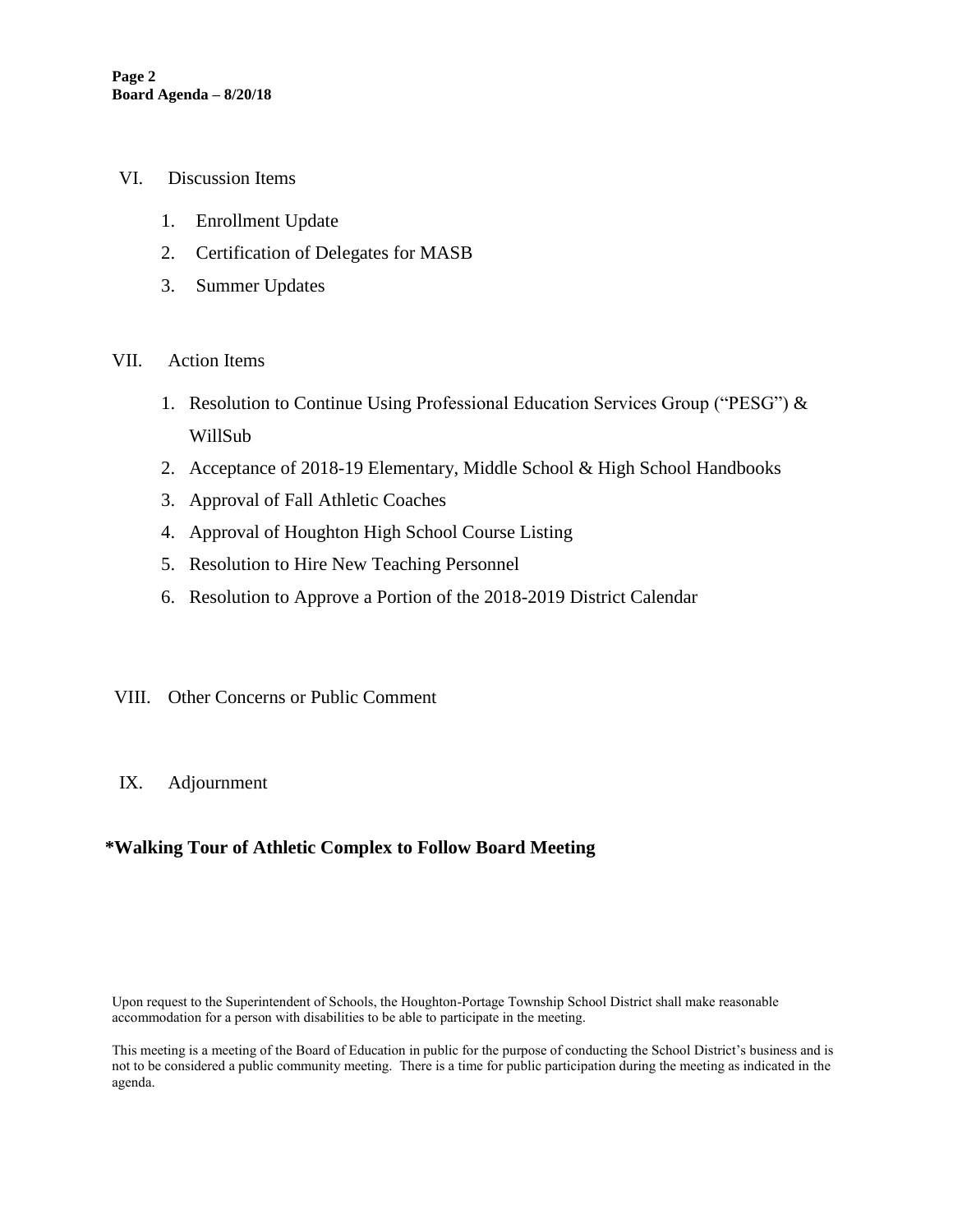# **DISCUSSION ITEMS**

# **1. Enrollment Update**

At the time of the Board meeting, the superintendent will provide an enrollment update.

# **2. Certification of Delegates for MASB**

At the time of the Board meeting, Brad Baltensperger will initiate a discussion regarding MASB delegate assembly representatives. Our Board needs to select one delegate and one alternate. This is done each year at this time.

## **3. Summer Updates**

At the time of the Board meeting, the superintendent will provide a summer update.

# **ACTION ITEMS**

# **1. Resolution to Continue Use of WillSub & Professional Education Services Group ("PESG")**

At the time of the Board meeting, the superintendent will ask that the Board approve a resolution to continue the use of WillSub for the hiring of food service workers and others as needed, and PESG for the hiring of substitute teachers.

## **2. Acceptance of 2018-19 Elementary, Middle School & High School Handbooks**

At the time of the Board meeting, the superintendent will request acceptance of the 2018- 19 Elementary School, Middle School and High School Handbooks. As you know, these handbooks were distributed to you via e-mail on 8/16/2018.

Upon request to the Superintendent of Schools, the Houghton-Portage Township School District shall make reasonable accommodation for a person with disabilities to be able to participate in the meeting.